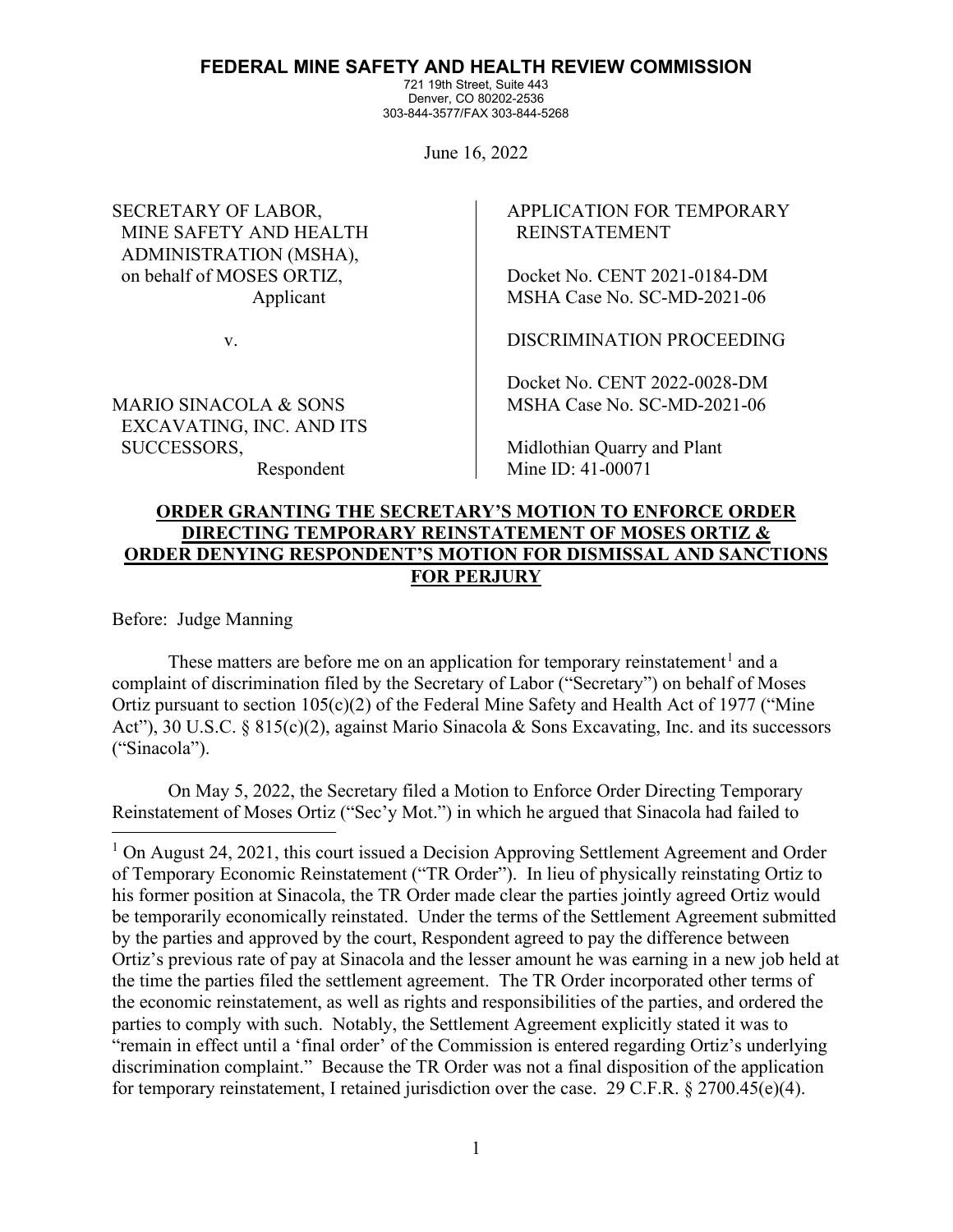comply with the TR Order. On May 12, Respondent filed a response to the Secretary's motion and its own Requests for Dismissal and Sanctions for Perjury ("Resp. Mot."). Subsequently, on May 24, the Secretary filed a reply to Respondents Request for Dismissal and Sanctions for Perjury. ("Sec'y Reply").<sup>[2](#page-1-0)</sup>

## **SUMMARY OF THE PARTIES' ARGUMENTS**

The Secretary, in his motion, asserts that Respondent "failed to comply with the [TR Order] . . . to temporarily economically reinstate Moses Ortiz by failing to make payments for three (3) pay periods to date." Sec'y Mot. 1. Accordingly, the Secretary moves the court to enforce its own order and require Sinacola to "pay the amount owed for any missed payments and continue to make the agreed payments to Mr. Ortiz until a final order is issued in the merits case." *Id*. at 2.

Respondent, in its response and request, moves the court to dismiss the underlying discrimination case and sanction Ortiz for material perjury and fraud on the Commission. Resp. Mot. 1. According to Respondent, Ortiz confessed during a deposition that his case is based on retaliation for prior criminal convictions and not on retaliation for safety complaints. Further, Ortiz made his only safety complaint to MSHA after he was terminated<sup>[3](#page-1-1)</sup> and he cannot name anyone at Sinacola who has been fired for reporting safety concerns. Finally, Respondent argues that Ortiz failed to disclose three serious felony convictions on his 2010 job application and that Respondent would not have hired Ortiz had it known the truth. Consequently, Respondent, citing the "after-acquired evidence" doctrine and the Supreme Court's decision in *McKennon v. Nashville Banner Publishing Company*, 513 U.S. 352 (1995), argues that Sinacola "cannot be forced to pay wages to an ex-employee who would never have been hired in the first place had he told the truth, nor can Ortiz be economically reinstated as the Motion to Enforce asks."<sup>[4](#page-1-2)</sup> Resp. Mot. 3-4.

The Secretary, in his reply, argues that the "after-acquired evidence" doctrine is not applicable to the temporary reinstatement case. While the doctrine "can limit damages awarded and will generally render reinstatement and front pay inappropriate[,]" the Court in *McKennon* was addressing permanent reinstatement as a remedy after a determination on the merits was

<span id="page-1-1"></span><sup>3</sup> Respondent's response focuses on two alleged safety complaints. First, a safety complaint made to MSHA regarding a supervisor allegedly not wearing a seatbelt. Second, a safety complaint made to someone not with MSHA regarding a hernia.

<span id="page-1-2"></span><sup>4</sup> Respondent also argues Ortiz perjured himself during his deposition when he mischaracterized his felony convictions as minor misunderstandings.

<span id="page-1-0"></span> $2$  The Secretary's motion was filed in the temporary reinstatement docket, i.e., CENT 2021-0184-DM. Respondent filed its response to the Secretary's motion in the underlying discrimination docket, i.e., CENT 2022-0028-DM. Because Respondent also requests that the discrimination case be dismissed and sanctions be imposed, I accepted the filing in both the temporary reinstatement docket and the discrimination docket. Accordingly, both the temporary reinstatement case and discrimination case are captioned on this order.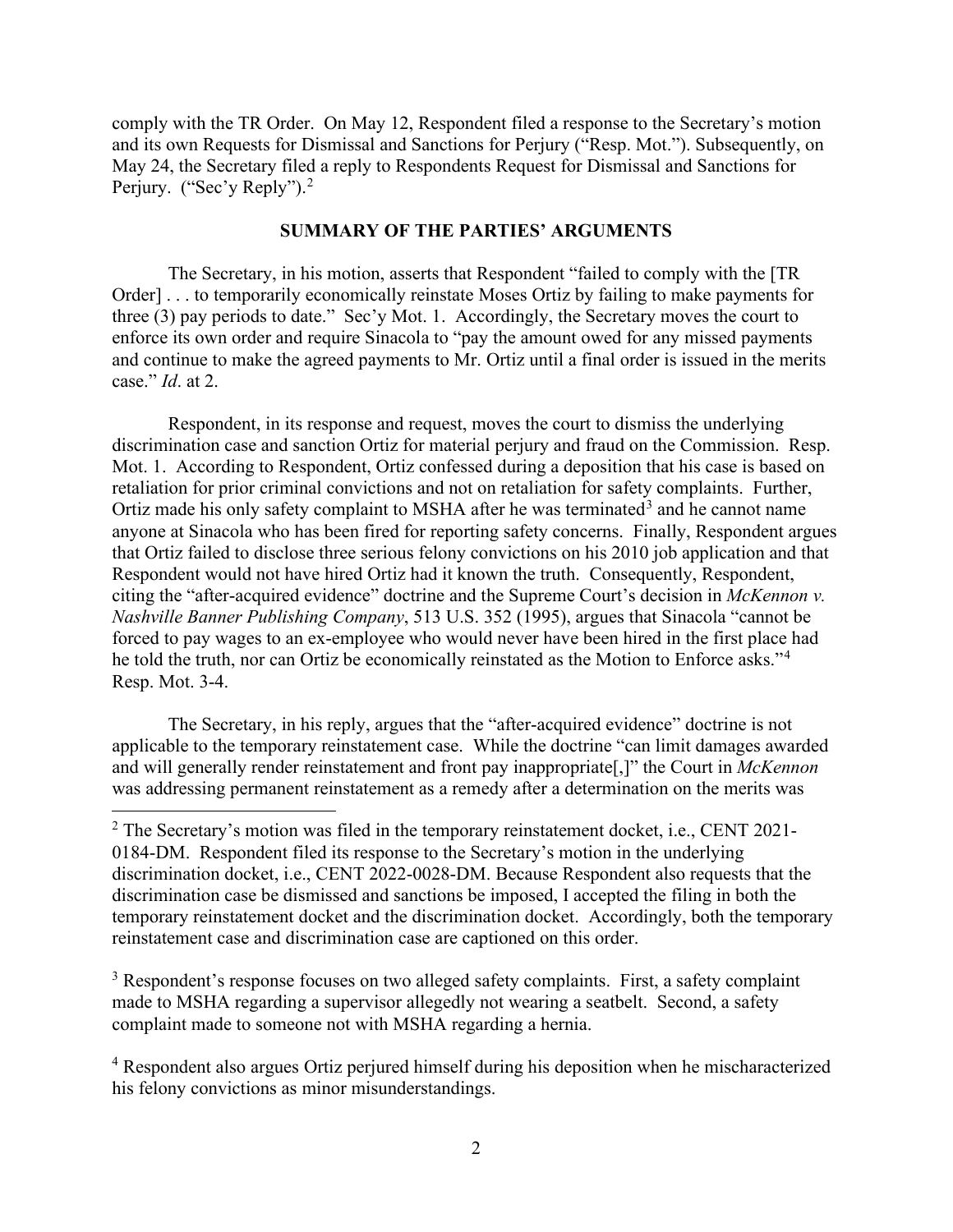made, not temporary reinstatement, as is at issue here.<sup>[5](#page-2-0)</sup> Moreover, the Secretary, citing *McKennon*, asserts that even if after-acquired evidence can be considered, Respondent has failed to put forth sufficient evidence of wrongdoing of such severity that Ortiz in fact would have been terminated on those grounds alone. Sec'y Reply 3. The Fifth Circuit Court of Appeals has held that the pertinent inquiry is whether the employee would have been fired upon discovery of the wrongdoing, not whether the individual would have been hired in the first instance. Here, the only evidence Respondent submitted is an affidavit from its Vice President of Human Resources that Sinacola would not have hired Ortiz.<sup>[6](#page-2-1)</sup>

The Secretary further asserts that Ortiz's discrimination complaint was not frivolously brought and that Ortiz's protected activity need not have occurred in the form of a complaint to MSHA. According to the Secretary, Ortiz made numerous safety complaints to Respondent and, immediately before being terminated, told a member of mine management that "he could have contacted MSHA regarding his concerns 'a long time ago.'" Sec'y Reply. 5. The Commission has long recognized that making a complaint to management and asserting that one may exercise their right to contact MSHA are both protected activities under the Mine Act.<sup>[7](#page-2-2)</sup> Based on the MSHA investigator's findings regarding protected activity, the fact that termination was an adverse action under the Act and, given that some of these events occurred within a single conversation, there clearly was a nexus. When the Secretary finds that a miner's discrimination complaint is not frivolously brought, the Mine Act requires the Commission to order the immediate reinstatement of the miner pending final order on the complaint.

Additionally, the Secretary argues Respondent continues to harass and retaliate against Ortiz. The after-acquired evidence doctrine is well established. Respondent failed to meet its burden under the doctrine but nevertheless attempted to bring the convictions before the court to prejudice Ortiz. Sec'y Reply. 7. Further, Respondent "habitually refused to comply with the . . . [TR Order], having missed payments on at least 10 occasions since the Order was entered." Sec'y Reply 7. Furthermore, despite alleging that Ortiz perpetrated a fraud on the court and perjured himself, Respondent presented no evidence of the type of egregious conduct necessary to establish fraud and failed to present evidence of any testimony under oath that Ortiz contradicted during his deposition. Sec'y Reply 8.

Given the above arguments, the Secretary avers there is no evidence the temporary reinstatement claim was frivolously brought. Accordingly, the Secretary asks the court to

<span id="page-2-1"></span><sup>6</sup> The Secretary asserts it is clear Respondent would not have terminated Ortiz based on the convictions or any information omitted from Ortiz's employment application because Respondent had prior knowledge of that information but did not terminate Ortiz until after he lodged a safety complaint and stated he could contact MSHA.

<span id="page-2-2"></span> $<sup>7</sup>$  The Secretary acknowledges that the friction between Ortiz and his supervisor likely began</sup> when the supervisor became aware of Ortiz's criminal record in 2014 or 2015. However, the Secretary asserts that this history does not form the basis of the suit.

<span id="page-2-0"></span> $<sup>5</sup>$  The Secretary cites the decision of my colleague, Judge Simonton, for the proposition that</sup> after-acquired evidence is irrelevant and inadmissible in a temporary reinstatement proceeding. *Sec'y v. Small Mine Dev.*, 2020 WL 8180380, at \*2 (December 18, 2020).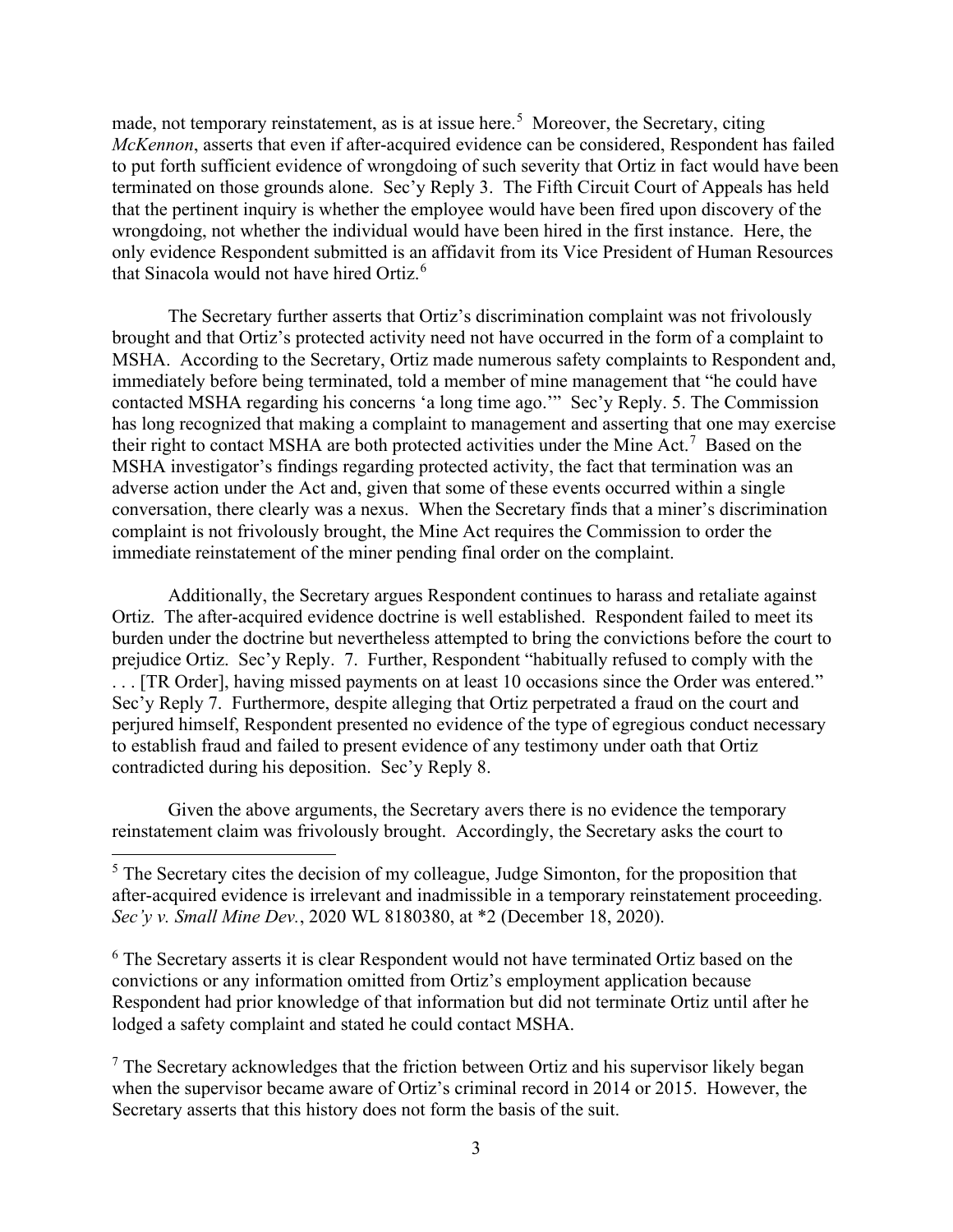enforce the temporary economic reinstatement order of August 24, 2021, and require Respondent, in an expedited manner, to pay the amount owed for any missed payments and continue making those payments until a final order is issued in the merits case. Finally, the Secretary asks that Respondent's response and request be stricken from the record given that it fails to come close to meeting the burden of proving perjury or fraud on the court, and only serves to further harass and retaliate against Ortiz.

### **DISCUSSION AND ANALYSIS**

Both the temporary reinstatement proceeding, and the discrimination proceeding are captioned in this order. It is critical that the parties recognize the difference between these two proceedings. While the scope of the discrimination proceeding is broad and addresses the merits of the complaint of discrimination, the scope of the temporary reinstatement proceeding was, and is, narrow and limited to a determination whether the discrimination complaint was frivolously brought. *See Sec'y of Labor on behalf of Price v. Jim Walter Res., Inc.*, 9 FMSHRC 1305, 1306 (Aug. 1987), aff'd, 920 F.2d 738 (11th Cir. 1990) ("*JWR*"). Moreover, unlike in a discrimination proceeding on the merits, in a temporary reinstatement proceeding a judge "may not resolve credibility disputes or make rulings on credibility." *Sec'y of Labor on behalf of Saldivar v. Grimes Rock, Inc.*, 43 FMSHRC 299, 301 (June 2021) ("*Saldivar*").

Although a hearing was not held on the application for temporary reinstatement, $\delta$  the record supports that Ortiz's complaint was not frivolously brought. The application for

[The operator] confuses the legal principles that apply to back pay awards if and when the miner succeeds in his discrimination complaint on the merits, with the legal principles governing the wholly separate temporary reinstatement proceeding.

. . .

[T]he purpose of temporary reinstatement is to put the miner back to work as soon as possible so that he or she can resume earning a living while the discrimination case is heard. . . . The temporary reinstatement provisions contemplate that the miner will provide the operator labor in return for wages and benefits. The issue of back pay usually does not arise since the miner is not compensated for the earlier period of time between termination and the judge's order temporarily reinstating him or her. . . . Conversely, if the operator chooses to pay the miner while foregoing the miner's labor, there is no right for the operator to seek reimbursement from the miner should the miner not eventually prevail on his or her discrimination claim.

<span id="page-3-0"></span> $8$  Rather than go to hearing on the application for temporary reinstatement, the parties jointly entered into a settlement agreement in which Ortiz, in lieu of actual reinstatement, was "economically reinstated." The Commission addressed economic reinstatement agreements in *Sec'y of Labor on behalf of Gray v. North Fork Coal Corp*. 33 FMSHRC 589 (Mar. 2011) ("Gray"), and stated as follows: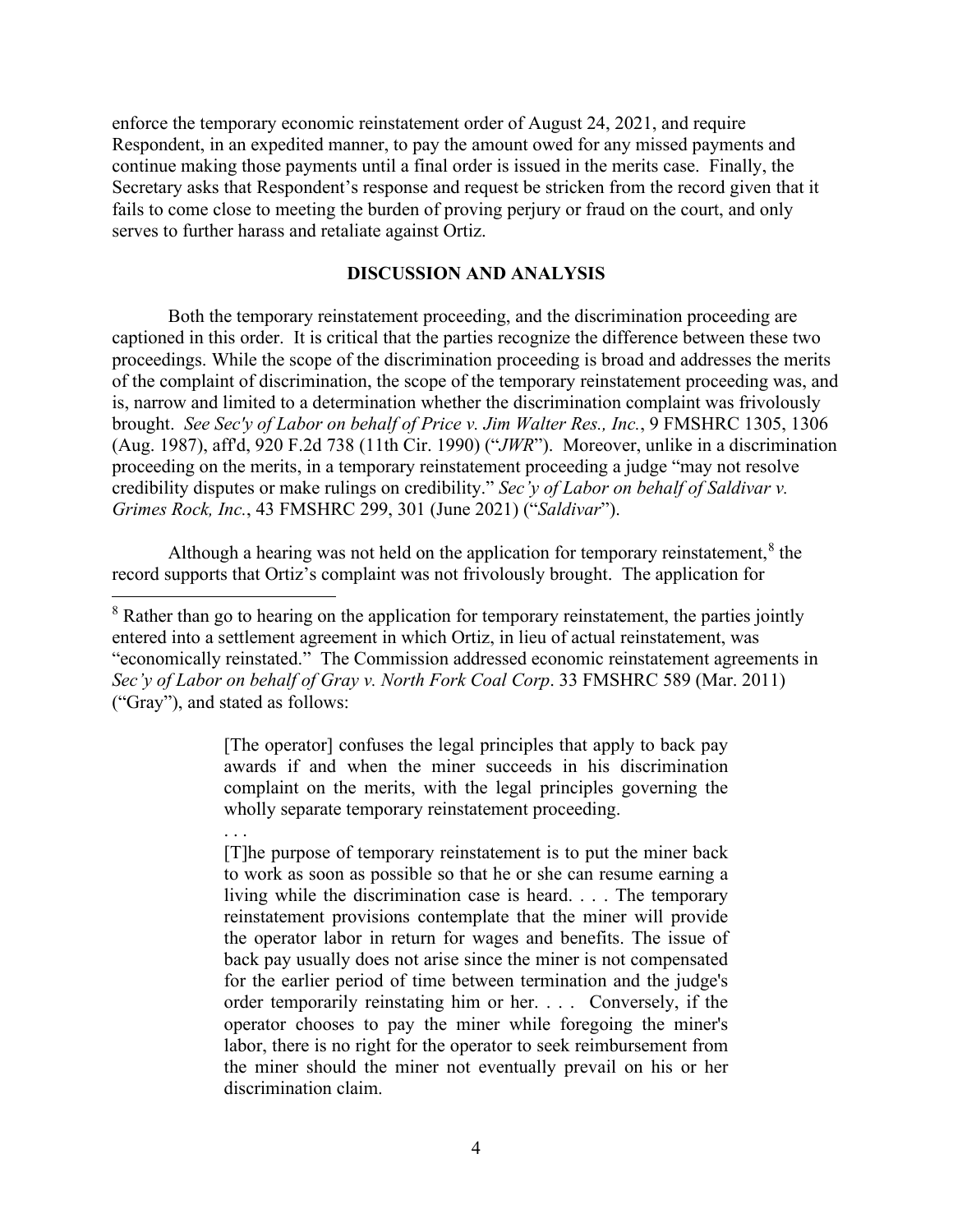temporary reinstatement, the special investigator's sworn declaration, and the Secretary's discrimination complaint allege that in February and April of 2021 Ortiz made safety complaints and asserted to mine management his right to contact MSHA with safety concerns.<sup>[9](#page-4-0)</sup> Notably, each of those filings allege Ortiz was terminated immediately after asserting his right to contact MSHA to mine management.<sup>[10](#page-4-1)</sup> The Commission has held that termination eight days after an operator gains knowledge of a protected activity can establish a motivational nexus for purposes of determining whether a complaint of discrimination is frivolously brought. *A&K Earth Movers, Inc.*, 22 FMSHRC 323, 325-326 (Mar. 2000). Here, there is evidence that possibly only seconds or minutes elapsed between the time Ortiz asserted his right to contact MSHA and his termination. Given the temporal proximity of the alleged protected activity and adverse action, a nexus appears to exist that supports a determination that the complaint was not frivolous.<sup>11</sup>

> Consequently, we reject the notion that the considerations which shape back pay award amounts, also apply, as a matter of law, to the economic reinstatement order before us. Unlike back pay awards, Commission judges do not decide the terms of economic reinstatement agreements. The agreement which formed the basis of the judge's order was arrived at after negotiations between the parties. Moreover, we are cognizant of the fact that it was North Fork's decision to offer economic reinstatement in lieu of actual reinstatement that gave rise to the retroactive pay relief that North Fork now seeks to challenge.

*Gray* at 592-593. (Internal citations omitted).

<span id="page-4-0"></span><sup>9</sup> While Respondent does not explicitly argue that only complaints to MSHA can serve as protected activity, the Secretary's reply directly addresses that argument and correctly states that protected activity can include, among other things, complaints to mine management and assertions by a miner that they may exercise their right to contact MSHA. *See e.g., Saldivar* 43 FMSHRC 299, 307 (Safety complaints made to the operator are protected activity), *Sec'y of Labor on behalf of Coffee v. Txoma Mining, LLC*, 40 FMSHRC 615, 625 (Mar. 2018) (ALJ).

<span id="page-4-1"></span> $10$  The Secretary correctly points out that Ortiz, as a lay person, need only have a "mere belief" that he has been discriminated against, and need not know what specifically constitutes protected activity in order to trigger the Secretary's investigation into the complaint in order to fully develop the possible claim of discrimination. Sec'y Reply 6 (*quoting Hopkins County Coal, LLC*, 38 FMSHRC 1317 (June 2016). Here, the Secretary's investigation revealed at least two instances of potential protected activity by Ortiz, i.e., reporting the seatbelt issue to mine management and informing management that he could contact MSHA with his concerns.

<span id="page-4-2"></span> $11$  The "not frivolously brought" standard reflects a Congressional intent that "employers should bear a proportionately greater burden of the risk of an erroneous decision in a temporary reinstatement proceeding." *JWR*, 920 F.2d at 748, n.11.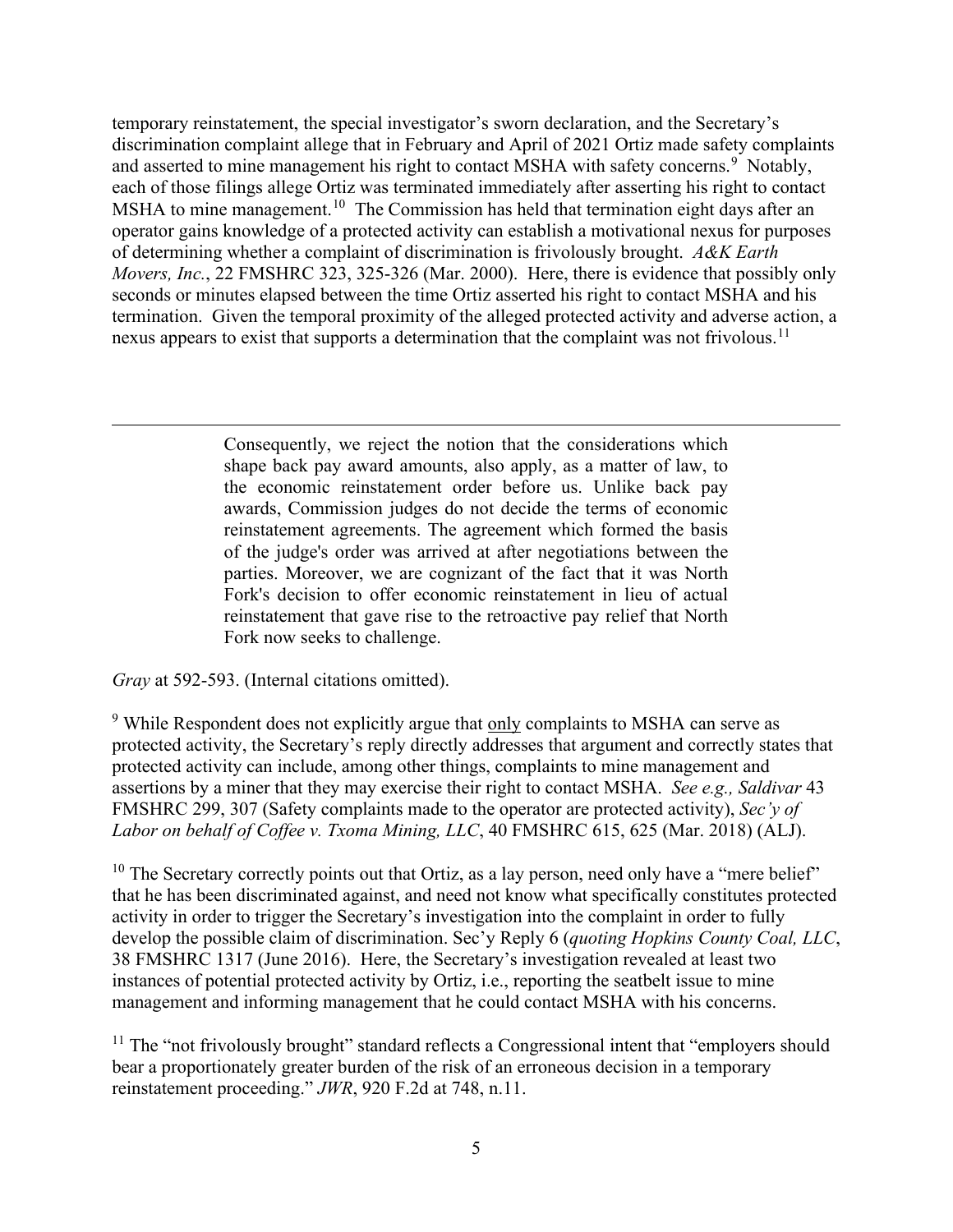I find Respondent's argument regarding after-acquired evidence unavailing and inapplicable in the context of temporary reinstatement proceedings. Both parties cite the Supreme Court's decision in *McKennon v. Nashville Banner Publishing Company*, 513 U.S. 352 (1995). In *McKennon*, unlike here, the Court was addressing the impact of the after-acquired evidence doctrine on remedies available after a determination on the merits of a discrimination complaint. There the Court found that although certain remedies, such as full reinstatement and front pay, may not be available to a discriminatee based on after-acquired evidence of wrongdoing by the individual, such evidence is not a complete bar to recovery. Here, there has been no hearing on the merits of the discrimination complaint and this court has issued only an order of *temporary* economic reinstatement based upon the parties' jointly submitted Settlement Agreement. Given the unique, limited nature of temporary reinstatement proceedings, the Mine Act's direction that miners be immediately reinstated pending final order on the complaint, 30 U.S.C. § 815(c)(2), and the parties' joint agreement to economically reinstate Ortiz pending final order on the complaint, I agree that any after-acquired evidence of wrongdoing "is irrelevant and inadmissible at this temporary reinstatement stage." *Sec'y of Labor v. Small Mine Dev*., 2020 WL 8180380, at  $*2$ .<sup>[12](#page-5-0)</sup> Sinacola has presented insufficient evidence or legal argument to merit overturning the August 24, 2021, Decision Approving Settlement Agreement and Order of Temporary Economic Reinstatement.

With regard to Respondent's motion to dismiss the discrimination proceeding, I find its arguments unavailing. Respondent's motion would require the court to prematurely weigh evidence and make credibility findings. The parties are currently engaged in discovery and preparing for hearing. This order is not the appropriate time or place for the court to weigh evidence on whether Sinacola discriminated against Ortiz. Rather, during and after the August 2 hearing, the court will weigh the evidence, make findings of fact and determine whether Ortiz was discriminated against and, if so, what the appropriate remedy may be.

As stated above, Respondent maintains that Ortiz was discharged when it learned that he had previously been convicted of serious felonies and that Ortiz agreed with this conclusion during his April 8, 2022, deposition. I note that there appears to be a serious dispute of material fact between the parties regarding when Respondent became aware of Ortiz's criminal record. Although Respondent asserts it would not have hired Ortiz had it known of his criminal record, it is unclear when Respondent became aware of that record. The Secretary asserts Respondent had prior knowledge of the criminal record, yet Ortiz was not terminated when management first became aware of the convictions. This dispute of material fact is an issue that must be addressed at the hearing on the merits. If Respondent had prior knowledge of the criminal record but failed to act on that knowledge, one could argue that a later termination allegedly based on that knowledge is pretextual. *See JWR*, 12 FMSHRC 1521, 1534 (Aug. 1990) ("pretext may be

<span id="page-5-0"></span> $12$  Although Respondent's argument involving the after-acquired evidence doctrine fails in the context of the temporary reinstatement proceeding, Respondent is free to reassert that argument and present evidence at the hearing on the merits after the Secretary has been given an opportunity to establish a prima facie case. I note that the Fifth Circuit has held that "the pertinent inquiry . . . is whether the employee would have been fired upon discovery of the wrongdoing, not whether he would have been hired in the first instance." *Shattuck v. Kinetic Concepts, Inc.*, 49 F.3d 1106, 1108 (5th Cir. 1995).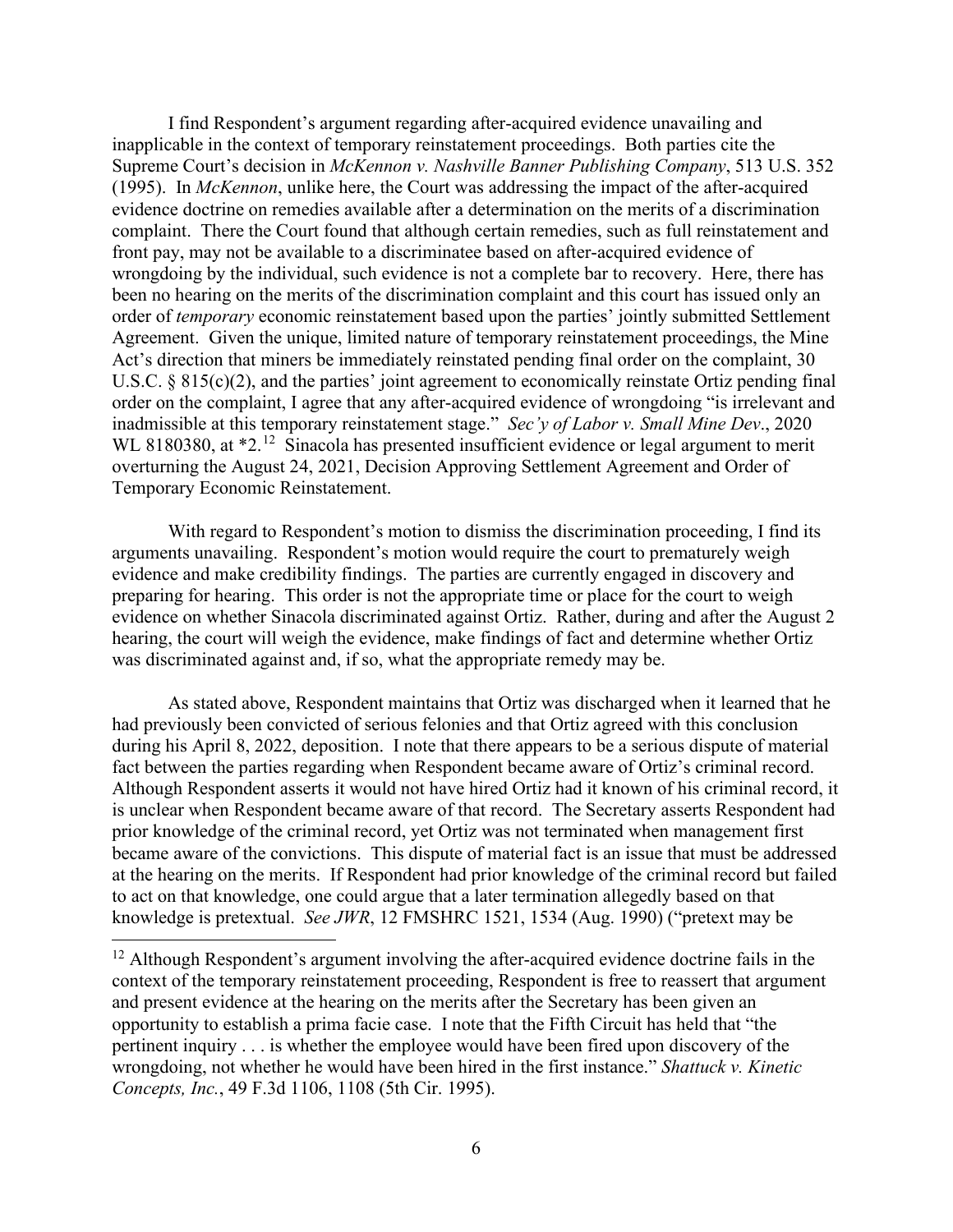found … where the asserted justification is weak, implausible, or out of line with the operator's normal business practices."); *see also Reeves v. Sanderson Plumbing Prod., Inc.*, 530 U.S. 133, 148 (2000) ("a plaintiff's prima facie case combined with sufficient evidence to find that the employer's asserted justification is false, may permit the trier of fact to conclude that the employer unlawfully discriminated.")

Finally, I find that Respondent's arguments regarding perjury and fraud on the court lack merit. I agree with the Secretary's analysis and find that Respondent has failed to point to anything which could meet the high burden of proving a fraud on the court, i.e., an "unconscionable plan or scheme which is designed to improperly influence the court in its decision." *First Nat'l Bank of Louisville*, 96 F.3d 1554, 1573 (5th Cir. 1996). Further, although Respondent may take issue with Ortiz's failure to disclose these convictions on his application for employment, Ortiz appears to have been candid about the existence of his criminal record when asked about it, under oath, at his deposition. In addition, Ortiz claims that Respondent knew of at least one of his convictions for about six years prior to his termination. Based on the record developed in these cases to date, I find that it has not been established that Ortiz perpetrated fraud on the court.

#### **ORDER**

The Secretary's Motion to Enforce Order Directing Temporary Reinstatement of Moses Ortiz is **GRANTED**. Respondent is **ORDERED** comply with all terms of parties' settlement agreement in the temporary reinstatement case that was approved by this court by order dated August 24, 2021. Specifically, Respondent is **ORDERED** to pay Ortiz the money owed for payments under the agreement that were missed as set forth by the Secretary. Such payment shall be made as quickly as possible, but by no later than June 24, 2022. Further, Respondent is **ORDERED** to continue making payments under the terms of the settlement agreement as ordered by this court until such time that a final order is issued in the discrimination case on the merits. Respondent's Requests for Dismissal and Sanctions for Perjury is **DENIED**. [13](#page-6-0)

Richard W. Manning Administrative Law Judge

<span id="page-6-0"></span><sup>&</sup>lt;sup>13</sup> The Secretary, in his reply, requested that Respondent's response be stricken from the record. The Secretary, in making this request, appears concerned that Ortiz will be prejudiced if the convictions are before the court. Given that I sit as the finder of fact in this matter, the risk of prejudice due to the existence of the convictions in the record is minimal at most. Accordingly, I decline to strike the Respondent's response from the record.